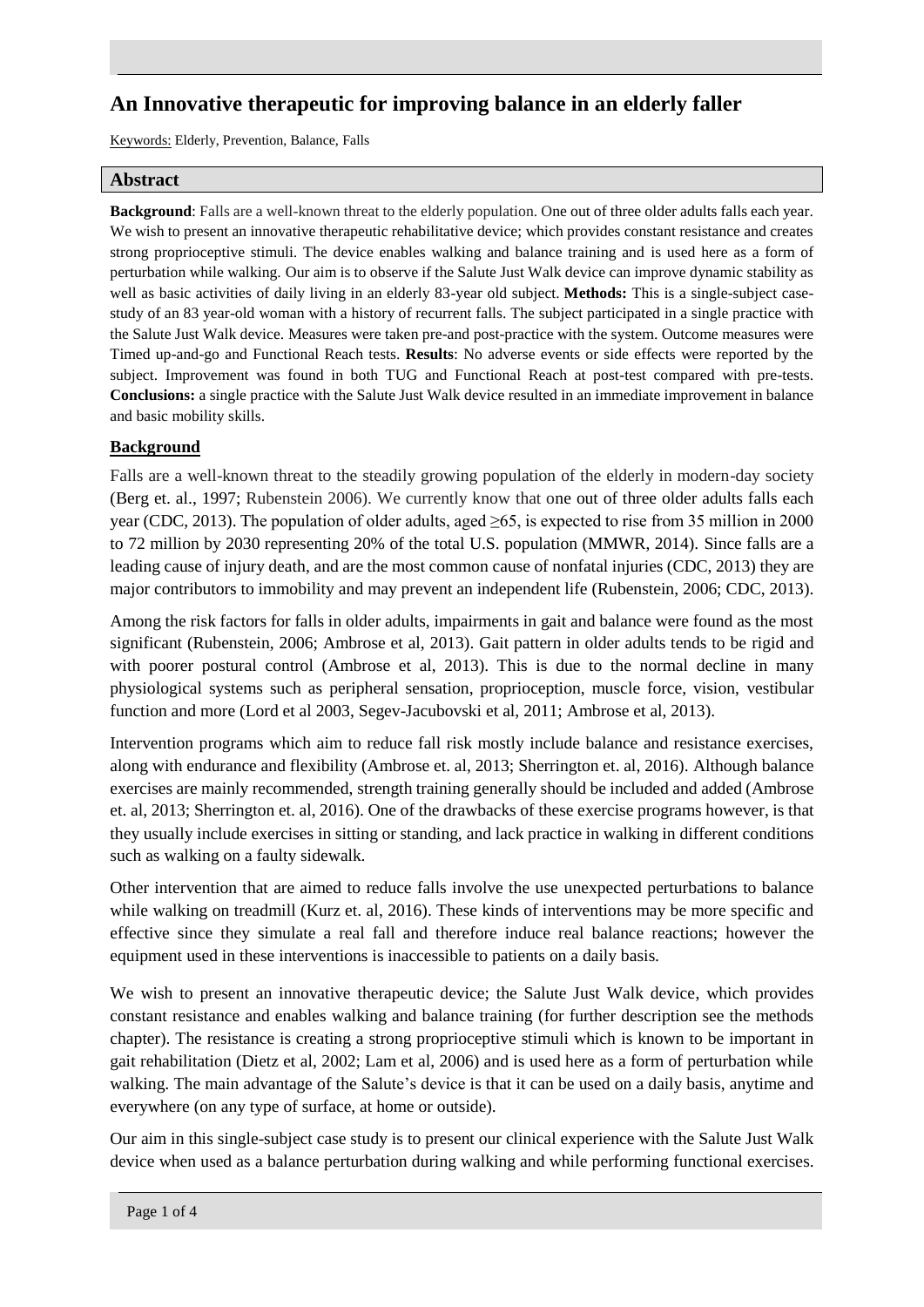We wish to observe if the Salute Just Walk device can improve dynamic stability as well as basic activities of daily living.

## **Methods**

#### *Participants and Study design*

This study design was a single-subject, case-study. The subject participating in this study is an 83-year old female subject, with a history of recurrent falls and diabetes. The subject is able to walk independently indoor, without an assistive device. Supervision and the support of a cane are required in outdoor walking. One of the prominent impairments in her walking is a tendency to shuffle her feet while walking.

## *Experimental protocol*

The subject participated in a pre-post case-study with the Salute Just Walk device which was placed on both legs and was connected to the forefoot. Practice was performed once and included a pre-test, then 15 minutes of functional exercises (e.g. stepping sideways, forward and backward, climbing up and down the stairs), walking with the Salute Just Walk device and then post-tests were performed.

Functional tests were performed by a well-trained physical therapist in the following order; first without the Salute system (pre-test-without), then with the system (test-with), and once again at the end of the session (after practice) without the Salute system (post-test-without).

#### *Salute Just Walk device description*

The system is composed of a belt (1), placed around the patient's waist. The device (2) is secured in a residence unit in the belt. The device provides continuous linear and adjustable tension on the muscles by creating a magnetic force that is converted into kinetic energy. A tension cord in the device quick connects to the patient's foot / shoe via an adjustable foot strap that fits the feet and ankle strap (3). Variable resistance puts tension and pressure on the leg as the person walks. An extra strap (4) is supplied, that can be attached in alternative locations on the foot strip for additional functions. All components are Salute's technology designed especially for "Home user" patients. The device can be placed on both lower limbs and provides assistance in the initial swing and resistance in the terminal swing of the gait.



To use the device, the patient or the patient's caregiver places the belt around the patient's waist. The device is then secured in a residence unit into the U sign. To change the level of difficulty (resistance), the residence unit is rotated in a clockwise direction. The foot belt is adjusted around the feet and ankles. The patient then pulls the tension cord from the device and attaches the D-clip in the cord to the foot strap. The patient then walks with the device on.

#### *Outcome measures*

(1) Timed-UP and Go (TUG) – the TUG is a widely used, reliable and valid test for the evaluation and quantification of functional mobility that can also be useful in following clinical change over time (Newton, 1997; Hafsteinsdóttir et al, 2014). Also, it provides information on the basic activities and transition phases associated with balance, such as stand, turn and sit, as well as gait (Newton, 1997).The TUG requires participants to stand up from a chair, walk 3 meters as fast as possible, turn around, return to the chair, and sit down again. The time required to complete the test is recorded in seconds using a stopwatch (Hafsteinsdóttir et al, 2014). (2) Functional Reach Test - this test was used in order to evaluate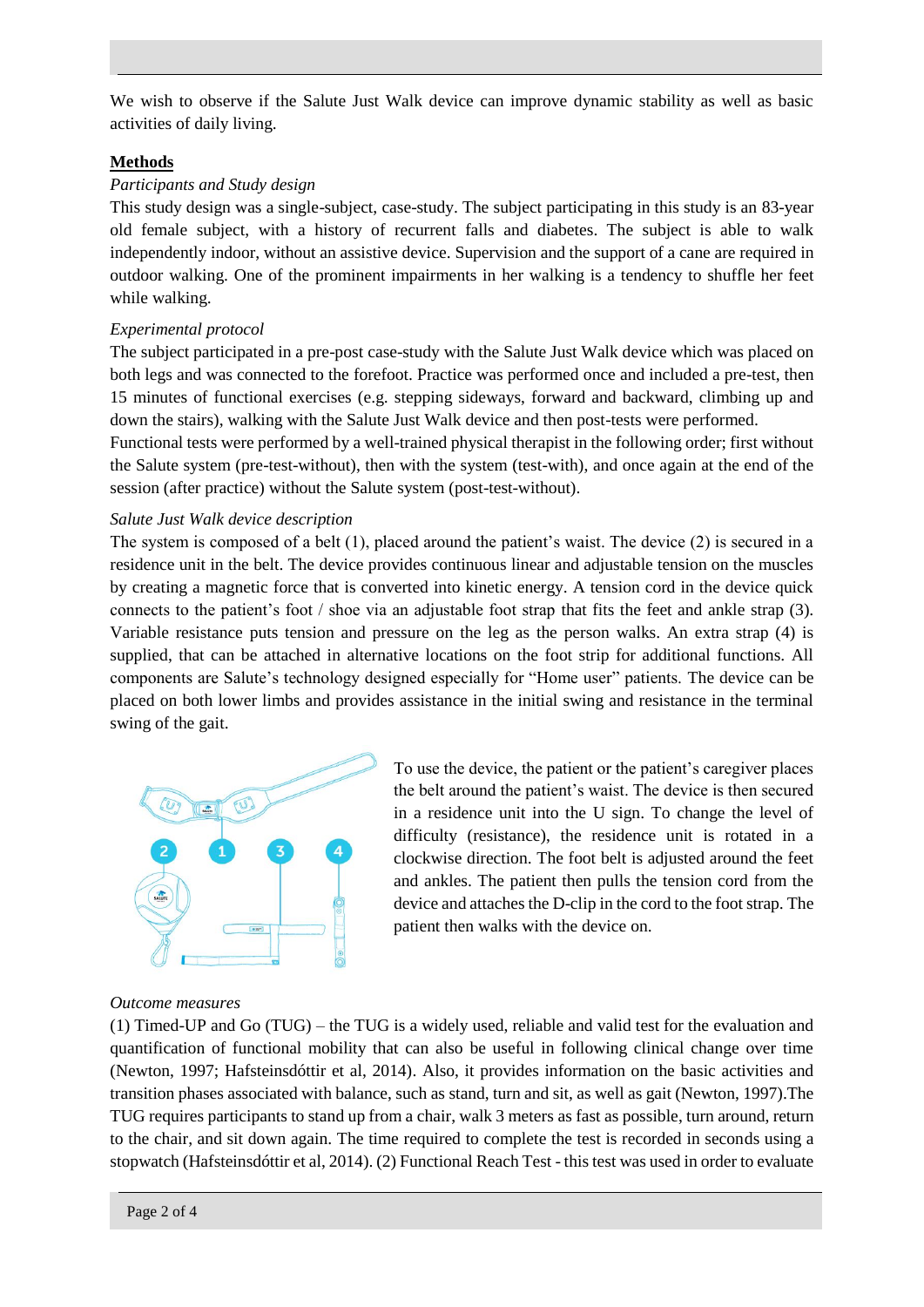the subject's stability by measuring the maximum distance which can be reached forward while standing in a fixed position. It is known to have good reliability (Thomas and Lane, 2005).

# **Results**

*Safety* - No adverse events or side effects were reported by the subject. The subject needed help in placing the belt, ankle and foot strap and to attach the tension cord with the D-clip to the foot.

*Efficacy -* Improvement was found in both TUG and Functional Reach, as described in Table 1. For the TUG, our results imply that even a single practice with the Salute Just Walk device leads to improvement in the TUG score. This improvement seems significant since the cut-points for falls in independentliving subjects are varied between 11 seconds and 13.5 seconds (Schoene et. al, 2013). The functional reach test improved as well. Although the improvement was small, the fact that both outcome measures of different aspects of postural control improved supports the assumption that the improvement was not coincidental (i.e. due to measurement error).

|                                      | pre-test-without<br><b>Salute</b> | test-with<br><b>Salute</b> | post-test-<br>without<br><b>Salute</b> | Difference between<br><i>pre-</i> and <i>post-</i> score<br>(without) |
|--------------------------------------|-----------------------------------|----------------------------|----------------------------------------|-----------------------------------------------------------------------|
| <b>TUG</b> test result<br>(sec)      | 14.38                             | 15.81                      | 12.36                                  | $+2.02$                                                               |
| <b>Functional Reach</b><br>test (cm) | 28                                | 20                         | 30                                     | $-2$                                                                  |

**Table 1-** TUG and Functional Reach scores

TUG= timed up-and go test

Subjective observation – when the subject first walked with the system it was eminent that the applied resistance restricted the speed of walking. However, the system clearly assisted with clearance and step height of both legs so that the shuffling of the feet was significantly reduced.

## **Discussion and conclusions**

Our results in this single-subject case-study imply that the Salute Just Walk device can be an effective therapeutic device for gait and balance rehabilitation among elderly patients who suffer from balance impairments.

When observing the TUG and Functional Reach test scores with the system, it seems that the performance on the TUG test is slower and that the subject's ability in reaching forward is restricted. This could be due to the fact that the tests with the system were performed before the subject could adjust to the resistance while walking. We restricted the duration of the practice to 15 minutes because we were concerned that the subject will get too tired. We presume that if we had given the subject more time to practice, the results of the tests with the system would have shown an improvement as well. However, despite the fact that the subject didn't have enough time to adjust, the scores of the post-tests did show an improvement. As reflected by the TUG score of the post-test after the system was disconnected, the subject walked more easily and with higher steps.

These preliminary results show the immediate improvement achieved after only 15 minutes of a single practice. In future studies, practice should be performed at least 3 hours per week, as recommended for other balance exercises interventions by Sherrington et. al, (2016). We expect that with more practice, the improvement will be even more prominent.

In conclusion, our aims to see an improvement in dynamic stability as well as basic activities were achieved in this single subject case study. We expect to our future studies among elderly subjects to further establish these promising results.